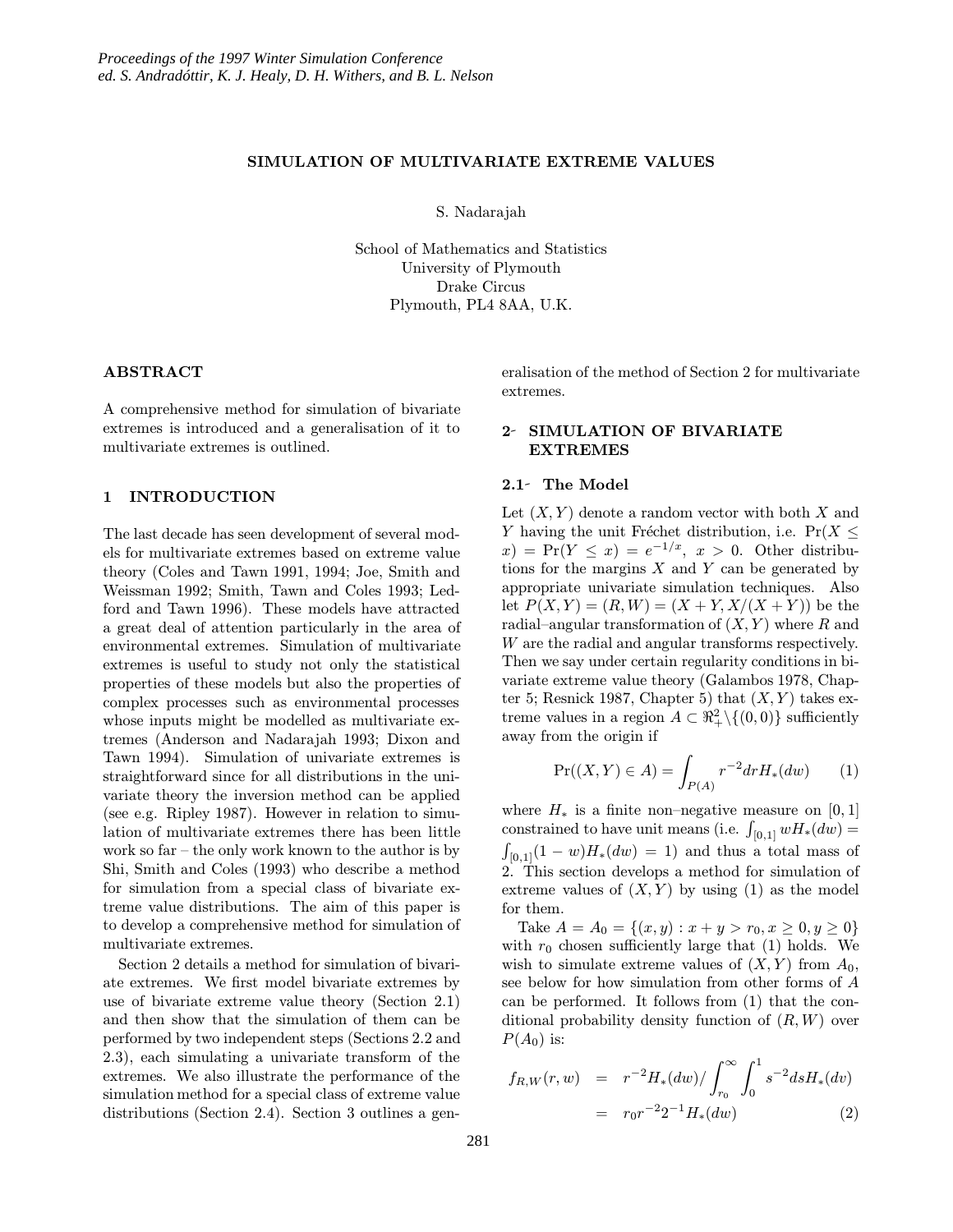for  $r > r_0$  and  $w \in [0, 1]$ . Clearly (2) is the density of a point of a Poisson process with intensity  $r^{-2}H_*(dw)$ restricted to  $P(A_0)$ . Accordingly simulation of  $(x, y)$ over  $A_0$  reduces in essence to simulation of  $(r, w)$  coordinates of the Poisson process over  $P(A_0)$ . Further the form of  $A_0$  ensures that the conditional density (2) is independent, so we can simulate the radial and angular coordinates  $(r \text{ and } w)$  independently of each other. The procedures for these are developed in the subsequent Sections 2.2 and 2.3. To simulate  $(x, y)$ over a region A not having the form  $A_0$  first apply the above procedures to simulate  $(x, y)$  over an  $A_0$ for which  $A \subset A_0$  and then delete those points falling in  $A_0 \backslash A$ .

### 2.2- $r$ –step

We simulate  $r$  by the inversion principle: set  $\int_{r_0}^r r_0 s^{-2} ds = u$  for  $u \sim U(0, 1)$  and invert to get  $r = r_0/(1-u)$ .

#### $2.3$ - w-step

Associate with  $H_*$  the measure density  $h(w)$  =  $\partial H_*(0, w)/\partial w$ , assuming differentiability of  $H_*$  in the interior  $(0, 1)$ , and atoms of mass  $\theta_0 = H_*(\{0\})$ and  $\theta_1 = H_*(\{1\})$  at the end points of [0, 1]. Then  $H_*$ is a composition of the density h in the interior  $(0, 1)$ and the atoms at the end points. Thus simulation of w can be performed by the method of composition (see e.g. Ripley 1987, Section 3.2): take  $w$  as 0, belonging to  $(0, 1)$  or 1 with probabilities  $2^{-1}\theta_0$ ,  $1 - 2^{-1}\theta_0 - 2^{-1}\theta_1$  and  $2^{-1}\theta_1$ . If w falls into  $(0, 1)$ then simulate its value from the probability density  $h^*(w) = (2-\theta_0-\theta_1)^{-1}h(w)$  by the method we present below.

We use the rejection method (see e.g. Ripley 1987, Section 3.2) to simulate from  $h^*(w)$  and this involves establishing a probability density  $g(w)$  and a constant M such that  $h^*(w)/g(w) \leq M$  for all  $w \in (0,1)$ . The density  $g$  is referred to as the envelope. Under mild conditions on  $h^*$ , a form for the envelope g is easily established by the following theorem.

**Theorem 1** Suppose  $h^*$  is a continuous probability density over  $(0, 1)$ . Suppose too that there are some constants  $q_0 > -1$ ,  $q_1 > -1$  such that  $h^*(w) =$  $O(w^{q_0})$  and  $h^*(1-w) = O(w^{q_1})$  hold as  $w \rightarrow 0$ . Then the beta density

$$
g(w)=\frac{w^{q_0}(1-w)^{q_1}}{Be(q_0+1,q_1+1)},\ w\in(0,1)
$$

where

$$
Be(a,b) = \frac{\Gamma(a)\Gamma(b)}{\Gamma(a+b)}, \ a > 0, b > 0
$$

satisfies  $h^*(w)/g(w) \leq M < \infty$  for some constant  $M$  .

**Proof** On every compact subset of  $(0, 1)$  the supremum of  $h^*/g$  is bounded since  $h^*$  is continuous and g is bounded away from zero. Near the end points  $h^*/g$ is bounded by the assumed conditions on  $h^*$ . ■

Tawn (1990) and Coles and Tawn (1991) among others have developed several parametric models for  $H_*$ . Nadarajah (1994) shows that each currently known model for  $H_*$  satisfies the requirements of Theorem 1 for particular choices of  $q_0$ ,  $q_1$  and M: see Example 1 for an illustration where we choose  $M = \sup_{w \in (0,1)} h^*(w)/g(w)$ , the value leading to most efficiency of the rejection method. Hence by the rejection method simulation of  $w$  for each currently known model reduces to simulation from a  $Beta(q_0 + 1, q_1 + 1)$  distribution and routines are widely available for the latter.

**Example 1** The logistic model for  $H_*($  (Tawn 1990) takes the following form for density h:

$$
h(w) = (s-1)(\phi_0 \phi_1)^s \{w(1-w)\}^{s-2}
$$
  
 
$$
\times \{(\phi_1 w)^s + (\phi_0 (1-w))^s\}^{1/s-2}
$$
 (3)

 $(0 < \phi_0, \phi_1 \leq 1, s > 1)$  and has atoms  $\theta_0 = 1 - \phi_1$ &  $\theta_1 = 1 - \phi_0$ . Limiting  $w \to 0, 1$  in (3) we see  $q_0 = q_1 = s - 2$ . It follows then

$$
h^*(w)/g(w) = (s-1)(\phi_0 \phi_1)^s (\phi_0 + \phi_1)^{-1}
$$
  
×*Be*(*s* - 1, *s* - 1) - (4)  
×{ $(\phi_1 w)^s + (\phi_0 (1 - w))^s$ }<sup>1/s-2</sup>.

Since  $s > 1$  use of calculus shows  $(\phi_1 w)^s + (\phi_0 (1$ w))<sup>s</sup> attains its global minimum at  $w = \phi_0/(\phi_0 + \phi_1)$ . Substituting this  $w$  into (4) gives

$$
M\psi = \sup_{w \in (0,1)} h^*(w)/g(w)
$$
  
=  $(s-1)2^{1/s-2}(\phi_0\phi_1)^{1-s}(\phi_0 + \phi_1)^{2(s-1)}$   
 $\times Be(s-1, s-1)$ 

which is a finite constant for  $\phi_0 > 0$ ,  $\phi_1 > 0$  and  $s > 1$ .

#### 2.4 Illustration

We illustrate the above simulation method graphically, the basis being the following construct. Let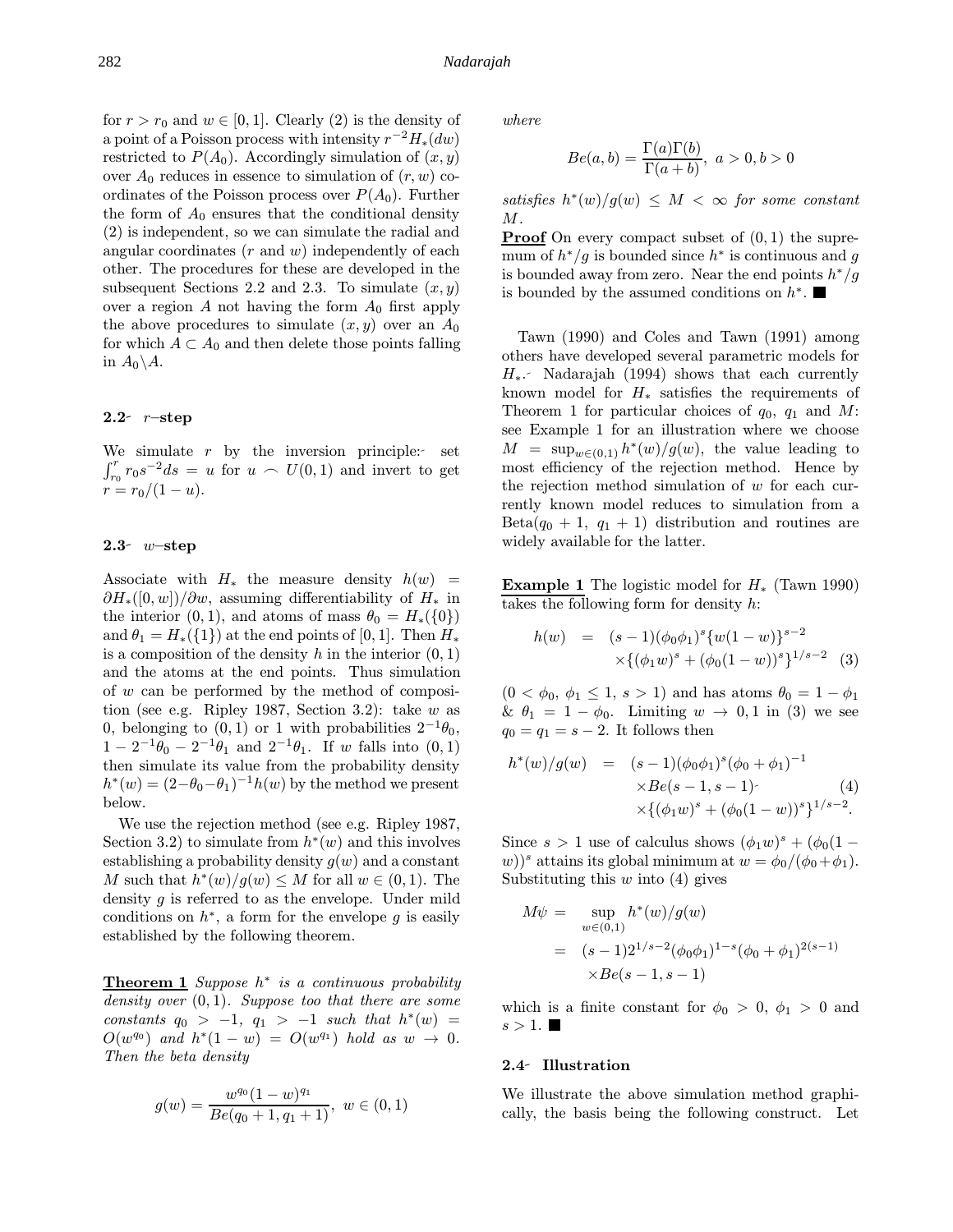$(R, W)$  be a random vector satisfying (2). For  $v \in$ (0, 1) define  $Z(v) = R^{-1} \max(v/W, (1-v)/(1-W)).$ Then it is easily seen that for  $r_0z \le \min(v, 1 - v)$ :

$$
\begin{array}{rcl} \Pr(Z(v) \leq z) & = & \frac{r_0}{2} \left\{ \frac{1}{v} \int_{[0,v]} w H_*(dw) \right. \\ & & \left. + \frac{1}{1-v} \int_{(v,1]} (1-w) H_*(dw) \right\} z. \end{array}
$$

Hence  $r_0Z(v)/\min(v, 1-v) | r_0Z(v)/\min(v, 1-v) \leq$  $1 \sim U(0, 1)$ , the construct which we illustrate as follows using  $Q-Q$  plots. Simulate values of  $(R, W)$  over  $P(A_0)$  by the r & w-steps with  $r_0 = 1$ , an arbitrary choice as other values for it will produce identical results given this illustration — we used the Numerical Algorithms Group routines G05CAF and G05FEF to simulate random numbers having the uniform and beta distributions. Then plot quantiles of the simulated  $r_0Z(v)/\min(v, 1 - v)$  not exceeding 1 versus the corresponding probabilities — we will expect the plot (Q–Q plot) to be linear with a slope of 1 and an intercept of 0. Figure 1 shows these plots for a number of choices for v and parameters of  $H_*$  when  $H_*$  is modelled as in Example 1. Clearly, in each plot, there is satisfactory agreement that the conditional distribution of  $r_0Z(v)/\min(v, 1-v)$  is uniform  $U(0, 1)$ .

### 3- GENERALISATION TO MULTIVARIATE EXTREMES

Here we consider simulation for a vector of more than two variables  $(X_1, \ldots, X_p)$ , say, with each  $X_i$  having the unit Fréchet distribution. As before the simulation is based on a model for extremes of  $(X_1, \ldots, X_p)$ and involves two independent steps for simulating radial and angular transforms of the variables.

#### 3.1- The Model

The radial–angular transform  $P(X_1, \ldots, X_p)$  for p variables can be written as  $(R, \mathbf{W}) = (\sum_{i=1}^{P} X_i,$  $X_1/R, \ldots, X_{p-1}/R$  where  $\mathbf{W} = (W_1, \ldots, W_{p-1}),$ the angular transform, is an element of the  $(p-1)$ – dimensional unit simplex  $S_p = \{(w_1, \ldots, w_{p-1})$ :  $w_1 + \ldots + w_{p-1} \leq 1$ . By analogy to (1) we say that  $(X_1, \ldots, X_p)$  takes extreme values in a region  $A \subset \mathbb{R}_+^p \setminus \{(0, \ldots, 0)\}\$  sufficiently away from the origin if

$$
\Pr((X_1, \dots, X_p) \in A) = \int_{P(A)} r^{-2} dr H_*(d\mathbf{w}) \quad (5)
$$

where  $H_*$  is a finite non–negative measure on  $S_p$  constrained to have unit means and thus a total mass of p. Following steps analogous to those in Section 2.1 we can see easily that simulation of multivariate extremes based on (5) amounts to simulation of  $(r, \mathbf{w})$  coordinates of a Poisson process with intensity  $r^{-2}H_*(d\mathbf{w})$ . We can also see that by choosing A appropriately the  $r$  and  $\bf{w}$  can be simulated independently of each other: specifically simulate  $r$  as in Section 2.2 by the inversion principle and simulate  $\bf{w}$ from  $H_*/p$ . A method for the latter is developed in the following generalisation of the  $w$ -step.

#### $3.2^{\circ}$  w-step

As before this step requires decomposition of  $H_*$  by partitioning  $S_p$  into subspaces. For simplification of notation associate with each  $\mathbf{w} = (w_1, \ldots, w_{p-1}) \in$  $S_p$  a p–dimensional vector  $\bar{\mathbf{w}} = (\bar{w}_1, \ldots, \bar{w}_p)$  where  $\bar{w}_i = w_i$  for  $i = 1, \ldots, p - 1$  and  $\bar{w}_p = 1 - \sum_{i=1}^{p-1} w_i$ . Then partition  $S_p$  into  $S_{j,c} = \{ \mathbf{w} \in S_p : \bar{w}_k = 0, k \notin \}$ c} where  $c = \{i_1, \ldots, i_j\}$  is an index variable over subsets of size j of the set  $c_p = \{1, \ldots, p\}$ . Note  $S_{i,c}$ is isomorphic to the  $(j-1)$ –dimensional unit simplex  $S_j$ , so, for example, if  $j = 1$  then  $S_{1,\{k\}}$  represent vertices of  $S_p$  and if  $j = p$  then  $S_{p,c_p}$  represents the interior of  $S_p$ . Now assume  $H_*$  has atoms of mass only at the vertices of  $S_p$  and is differentiable everywhere else with  $h_{j,c}, j > 1$  being the  $(j-1)$ –dimensional density of  $H_*$  over  $S_{j,c}$ . Then  $H_*$  is a composition of the atoms of mass at the vertices of  $S_p$  and densities  $h_{j,c}$  over  $S_{j,c}$ . Thus we can use the method of composition to simulate **w** as belonging to  $S_{j,c}$  with probability  $p_{j,c}/p$  where  $p_{j,c} = \int_{S_{j,c}} H_*(d\mathbf{v})$  is the total measure of  $S_{j,c}$ : if  $j = 1$  then we take w as the coordinate of the vertex represented by  $S_{1,c}$  and otherwise  $(j > 1)$  we simulate the value of **w** from the probability density  $h_{j,c}^* = p_{j,c}^{-1} h_{j,c}$  by means of the rejection method and the following generalisation of Theorem 1.

**Theorem 2** Suppose  $h^*$  is a continuous  $(j - 1)$ dimensional probability density over  $S_i$ . Suppose too that there are some constants  $q_k > -1, k = 1, \ldots, j$ such that

$$
h^*(\mathbf{w}) = O(w_1^{q_1} \dots w_{k-1}^{q_{k-1}} w_{k+1}^{q_{k+1}} \dots w_j^{q_j})
$$

holds as  $w_l \to 0, l = 1, \ldots, j, l \neq k$ . Then the Dirichlet density

$$
g(w_1,\ldots,w_{j-1})=\frac{w_1^{q_1}\ldots w_{j-1}^{q_{j-1}}(1-\sum_{l=1}^{j-1}w_l)^{q_j}}{Be(q_1+1,\ldots,q_j+1)},\qquad(6)
$$

where

$$
Be(a_1,...,a_j) = \frac{\Gamma(a_1)... \Gamma(a_j)}{\Gamma(a_1+...+a_j)}
$$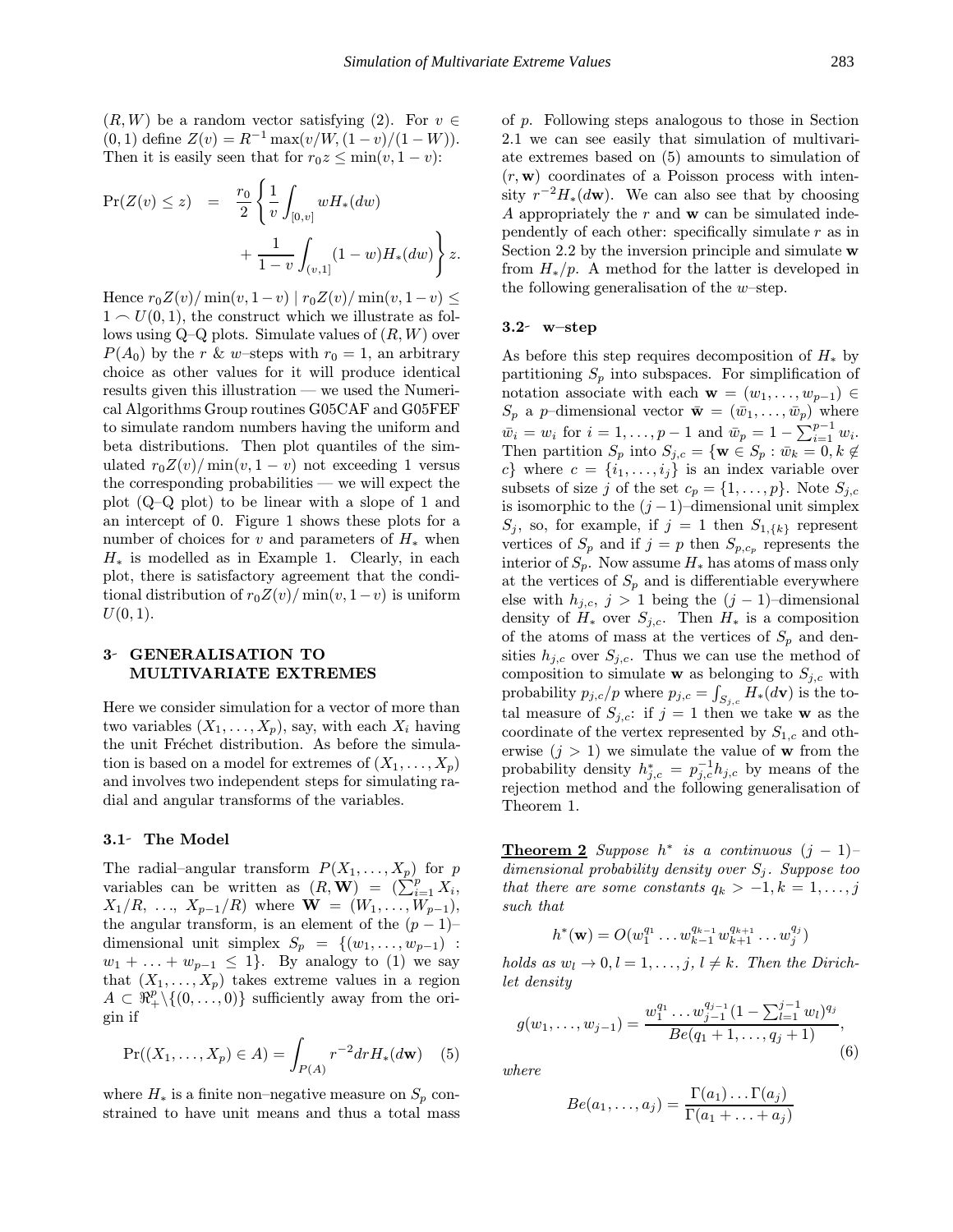

Figure 1: Q-Q plots for the logistic model (3) with parameter values: (a)  $(s, \phi_0, \phi_1) = (1.5, 1, 1);$  (b)  $(s, \phi_0, \phi_1) =$  $(2,1,1);$  (c)  $(s,\phi_0,\phi_1) = (4,1,1);$  (d)  $(s,\phi_0,\phi_1) = (1.5,0.2,0.8);$  (e)  $(s,\phi_0,\phi_1) = (1.5,0.3,0.7);$  (f)  $(s,\phi_0,\phi_1) = (1.5,0.3,0.7);$  $(4, 0.4, 0.6)$ . The five different curves correspond to  $v = 0.1, 0.3, \ldots, 0.9$ , each based on exactly 100 simulated values of  $r_0 Z(v) / \min(v, 1 - v)$  not exceeding 1.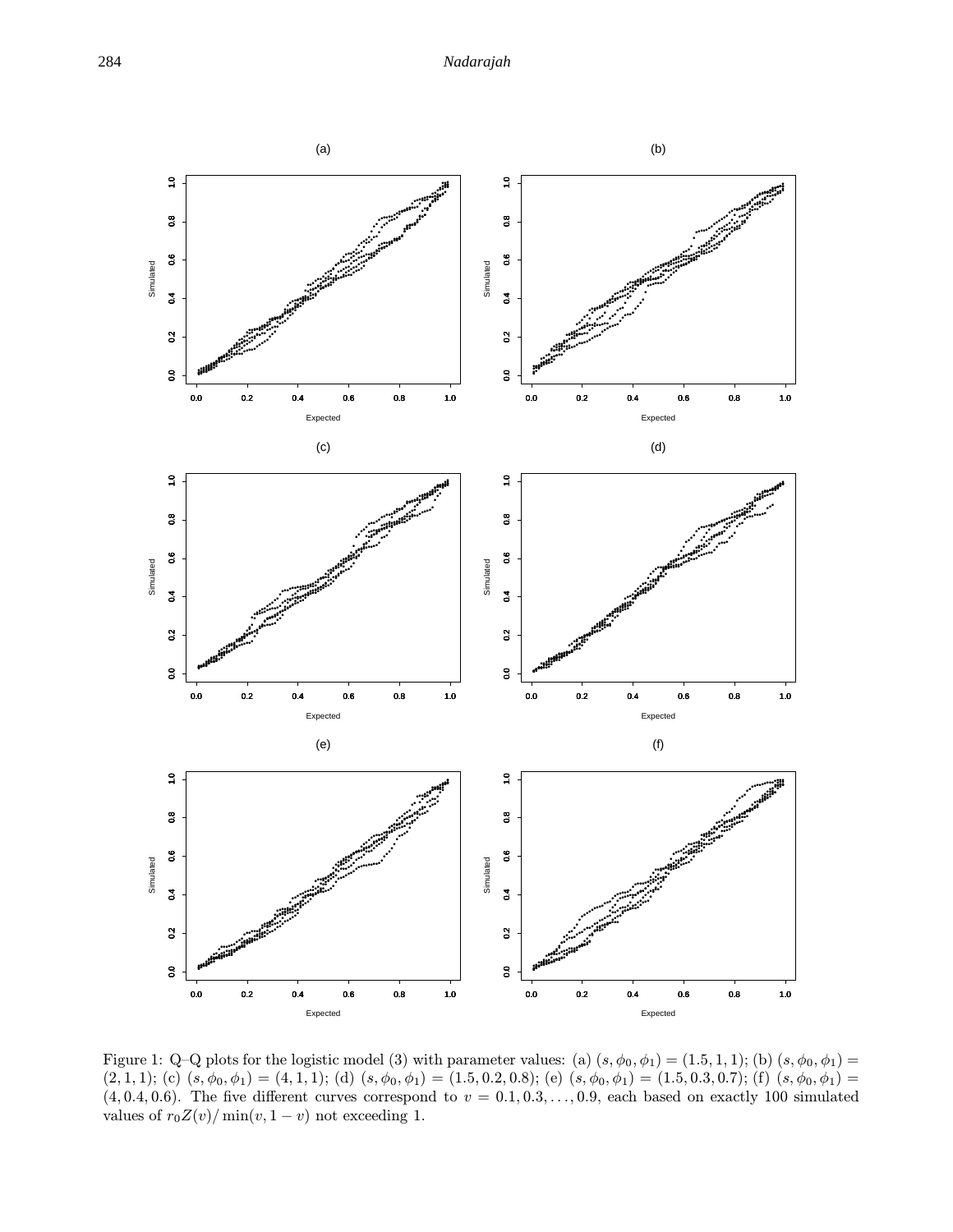$(a_1 \quad >\psi \quad 0, \quad \ldots, \quad a_j \quad >\psi \quad 0)$  sat*isfies*  $h^*(w_1, ..., w_{j-1})/g(w_1, ..., w_{j-1}) \leq M < \infty$ for some constant M.

The proof is not given as it is similar to that of Theorem 1. $\blacksquare$ 

Replacing  $h^*$  in the theorem in turn by each  $h_{j,c}^*$ , we see that simulation from  $H_*/p$  reduces to simulation from a Dirichlet distribution. For the latter, simulation of gamma random variables is sufficient because of the following characterisation result on a Dirichlet random vector (Wilks 1962, Section 7.7): if  $G_1, \ldots, G_j$  are independent gamma random variables with means  $q_1 + 1, \ldots, q_j + 1$  then  $(G_1/\sum_{l=1}^j G_l,\ldots,G_{j-1}/\sum_{l=1}^j G_l)$  has the Dirichlet distribution of form (6). Gamma random variables can be simulated by standard routines.

An important assumption in Theorems 1 and 2 is that the measure density of  $H_*$  behaves as a polynomial term near the vertices of  $S_p$ . For the  $p = 2$ case all currently known structures for  $H_*$  satisfy this assumption (Nadarajah 1994). However it is possible that the assumption might fail for higher dimensions, e.g. nested logistic model (McFadden 1978; Tawn 1990). A relaxed version of the assumption is to approximate the measure density near each vertex by a finite sum of polynomial terms of the form given in the theorems. Under this assumption the envelope g will take the form of a finite mixture of Dirichlet densities and simulation from it can be performed by the method of composition.

### 4 CONCLUSIONS

Methods for simulation of bivariate and multivariate extremes are introduced. Both simulations are reduced to simulation of bivariate/multivariate Poisson processes with independent coordinates. For the Poisson process simulation two standard techniques, method of composition and rejection method with Dirichlet–type envelope, are exploited. The bivariate method, a method applicable for all currently known structures for  $H_*$  (Nadarajah 1994), is shown to perform reasonably for a special class of distributions considered. The multivariate method is less widely applicable because of possible departure from the assumed polynomial behaviour.

### ACKNOWLEDGEMENTS

The work was carried out under partial funding from the UK Department of Environment on a project with the Institute of Hydrology (IH). The author wishes to thank Jonathan Tawn (Lancaster University), Clive Anderson (University of Sheffield), Duncan Reed and Ian Dwyer (IH) for helpful suggestions and comments.

#### REFERENCES

- Anderson, C. W. and S. Nadarajah. 1993. Environmental factors affecting reservoir safety. In Statistics for the Environment I, ed. V. Barnett and K. F. Turkman, 163–182. John Wiley and Sons.
- Coles, S. G. and J. A. Tawn. 1991. Modelling extreme multivariate events. Journal of Royal Statistical Society Series B 53:377–392.
- Coles, S. G. and J. A. Tawn. 1994. Statistical methods for multivariate extremes: an application to structural design. Applied Statistics 43:1–48.
- Davison, A. C. and R. L. Smith. 1990. Model for exceedances over high thresholds. Journal of Royal Statistical Society Series B 52:393–442.
- Dixon, M. J. and J. A. Tawn. 1994. Extreme sea levels: modelling interactions between tide and surge. In *Statistics for the Environment II*, ed. V. Barnett and K. F. Turkman, 221–232. John Wiley and Sons.
- Galambos, J. 1978. The asymptotic theory of extreme order statistics. John Wiley and Sons.
- Joe, H., R. L. Smith, and I. Weissman. 1992. Bivariate threshold methods for extremes. Journal of Royal Statistical Society Series B 54:171–183.
- Ledford, A. and J. A. Tawn. 1996. Statistics for near independence in multivariate extreme values. Biometrika 83:169–187.
- McFadden, D. 1978. Modelling the choice of residential location. In Spatial Interaction Theory and Planning Models, ed. A. Karlqvist, L. Lundquist, F. Snickers and J. Weibull, 75–96. Amsterdam: North–Holland.
- Nadarajah, S. 1994. Multivariate extreme value models with applications to reservoir flood safety. Ph.D. Thesis, School of Mathematics and Statistics, University of Sheffield, Sheffield, U.K.
- Resnick, S. I. 1987. Extreme values, regular variation and point processes. New York: Springer.
- Ripley, B. D. 1987. Stochastic simulation. John Wiley and Sons.
- Shi, D., R. L. Smith, and S. G. Coles. 1993. Joint versus marginal estimation for bivariate extremes. Submitted.
- Smith, R. L., J. A. Tawn, and S. G. Coles. 1993. Markov chain models for threshold exceedances. Submitted.
- Tawn, J. A. 1990. Modelling multivariate extreme value distributions. Biometrika 77:245–253.